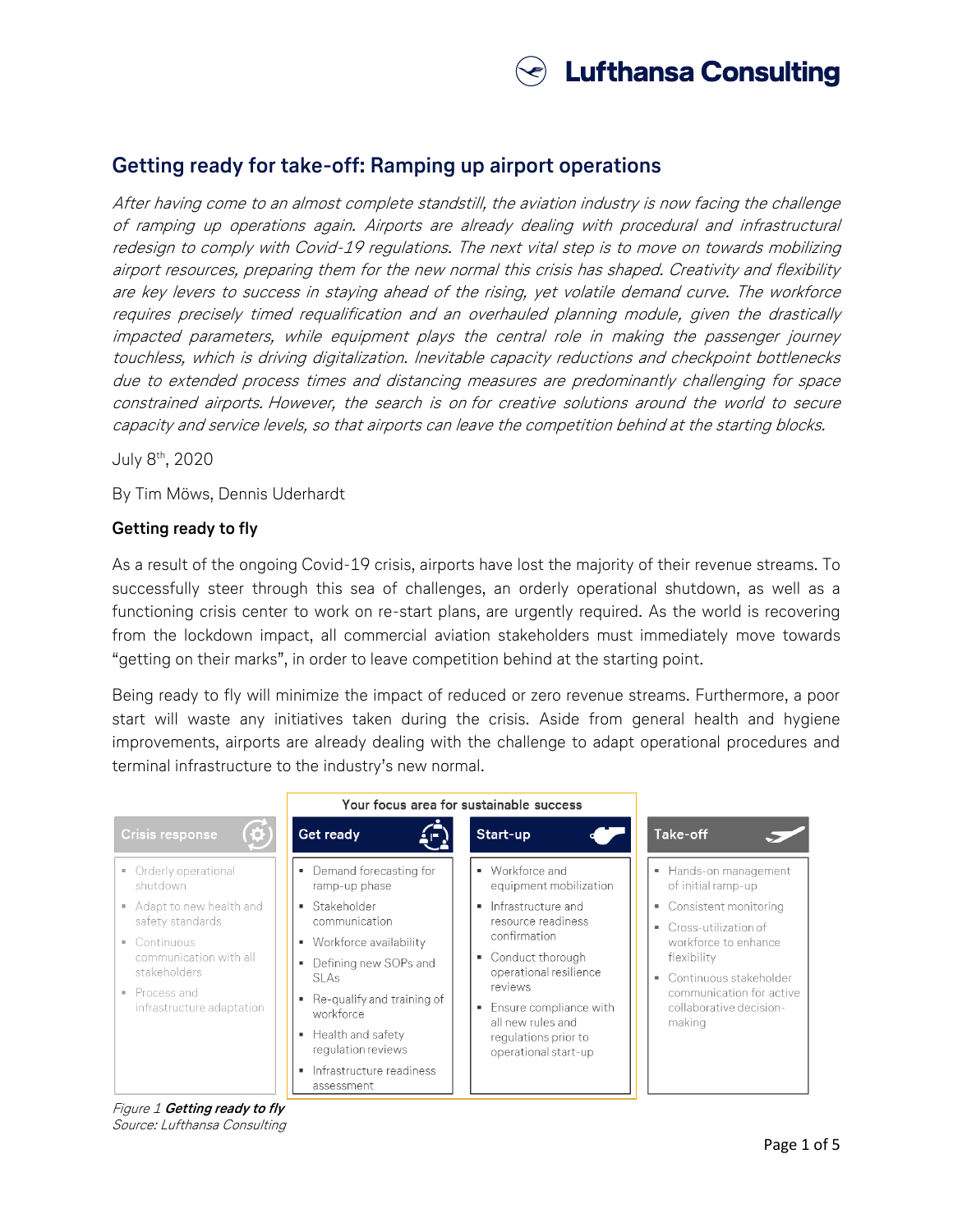

#### **Man, machine, material, methods**

While processes and infrastructure were already restructured during the shutdown, workforce and equipment had been benched. In the face of rising demand and a general ease of travel restrictions, all airport resources need to be re-activated and prepared for the changes made, in order to ensure that sufficient manpower and machinery are always meeting volatile demand levels during the rampup phase, enabling the respective airport to minimize the inevitable capacity restrictions and maintain steady service levels as prior to the crisis.

#### **Pairing air traffic demand with right level of resources**

The human workforce is building the fundamental base of every recovery plan. Given the unprecedented nature of this crisis, the predictability of future demand levels is highly volatile and the usage of historical data as a forecast base becomes partially invalid. In the absence of a globally united recovery plan, forecasts are interdependent on individual national restrictions and the upcoming change in general travel habits. Pairing the rising demand consistently with the right amount of resources, will become a critical challenge.



Thinned-out flight plans, increased process times building new reference models and new service level agreements in regards to health and safety regulations are requiring a complete overhaul of existing planning modules. Only if all changed parameters are evaluated correctly, the most efficient resource allocation can be executed, keeping a low cost-base at an optimized productivity level. Calculating the right amount of staff required for each possibility will put your airport in the driver seat and leave the competition behind.

Figure 2 **Efficient resource planning module** Source: Lufthansa Consulting

#### **Flexibility is the key to success**

Ramp-up plans must consist of a resource base, covering all ongoing operations, plus a flexible part to ramp-up to the new levels required on short-notice, or to downscale in case of cancelled flights due to below threshold load-factors or recurring restrictions at certain destinations. Standby or reserve models, temporary pay-cuts, or alternative usage options for otherwise unutilized resources can be powerful tools. Despite a general surplus of airport staff throughout the next few years, the availability of experienced, trained and ready-to-hit-the-ground-running employees will become increasingly difficult to ensure, especially in areas with unique work skills. In order to counter this development, staff need to be maintained on-board, e.g. by using furlough, and/or being cross-qualified with complementing skills to further increase flexibility and to secure workforce availability in the long-run.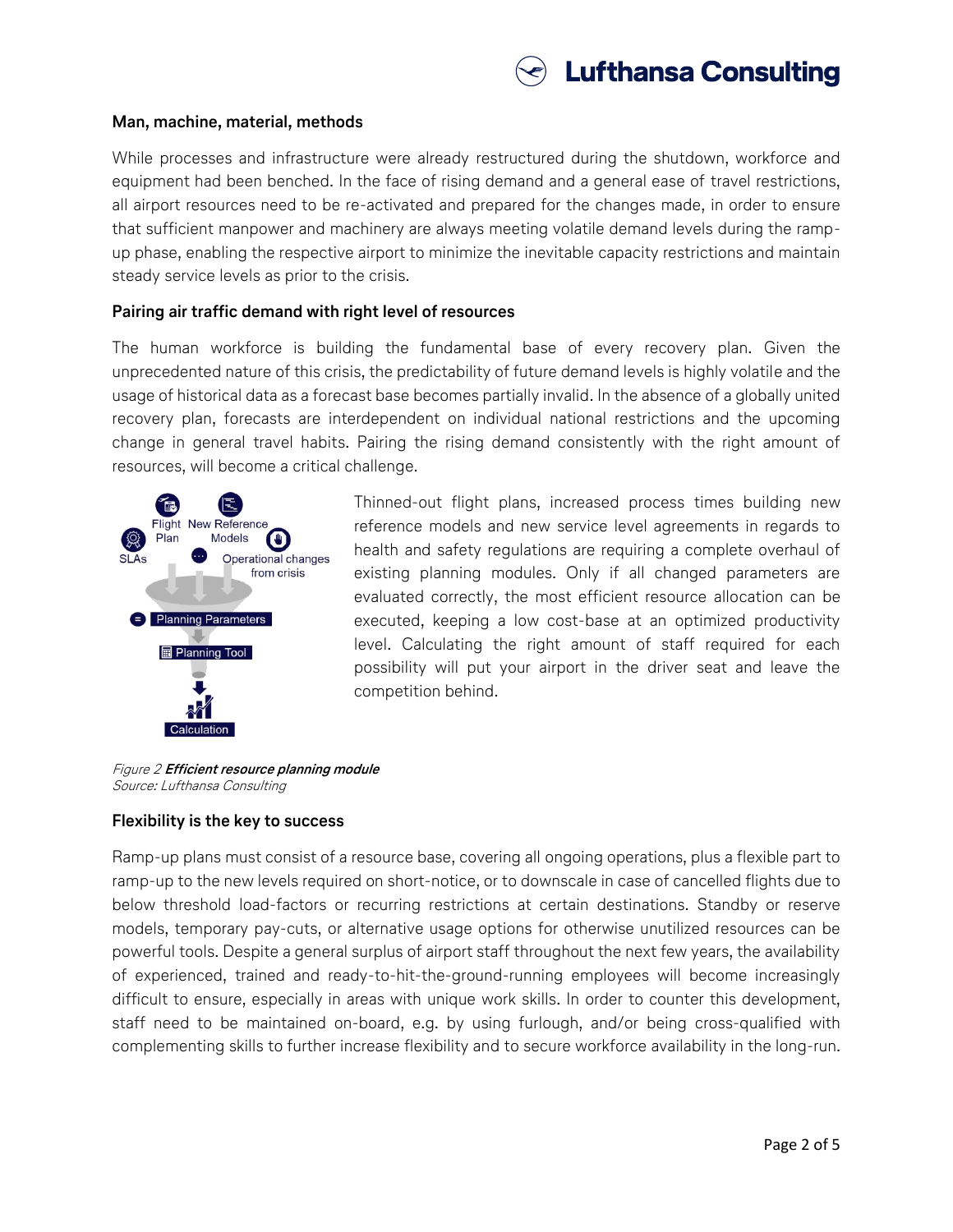

# **Starting requalification prior to operations resuming to stay ahead of the curve**

Consistent requalification of staff is a long-term project which needs to start right now in order to avoid staff shortages in the growth period. Licenses and certificates for existing employees are often linked to expiration dates, demanding a requalification either within a certain time period or when the job is not executed within a certain number of days.



Trainers can become a scarce resource after the crisis, requiring a staggered training program approach to ensure that the right amount of staff with the required certifications are available at all times and for all scenarios during recovery. After the crisis is over, your workforce belongs on the floor and not in a classroom.

Figure 3 **Staggered requalification training program** Source: Lufthansa Consulting

#### **Training new procedures and technologies prior to implementation**

Due to a variety of newly imposed rules and regulations, new procedural adaptations and potential technological innovations will need to be trained. Assuming that all manuals and theoretical bases for those processes have already been developed, they require immediate attention as part of the requalification program.

#### **The crisis as a stepping stone to drive digitalization**

Aside from an airport's workforce, having the right equipment in place for modified processes along the passenger journey, is key. All measures must aim to comply with local health requirements. However, airports should not miss out on the chance to upgrade their equipment in order to compensate for more challenging process times. To achieve this, driving digitalization will be the key lever to sustainable success, which simultaneously reduces the need for major infrastructural changes.

#### **Check-in**

The check-in process is especially impacted by social distancing rules, sometimes forcing the airport to close down every second check-in counter, severely constraining the capacity. In times of Covid-19, self-check-in-options are of utmost importance, as they minimize human interaction. As selfcheck-in already an integral part of the customer journey, scaling capacity becomes more flexible. Besides hygienic benefits, self-check-in kiosks operate more efficient in terms of manpower. A group of devices can be supervised by one floorwalker who supports passengers in case of issues.

#### **Security**

While check-in capacity reductions can be countered rather effectively with self-service options, the security checkpoint, without increasing staff levels to open more lanes, will remain and further intensify to be the major bottleneck of the passenger journey. General safety regulations make some form of human interaction an unavoidable necessity, requiring alternative methods to at least reduce handson checks or to enhance control of the queuing lanes. Behavioral security tunnels are still under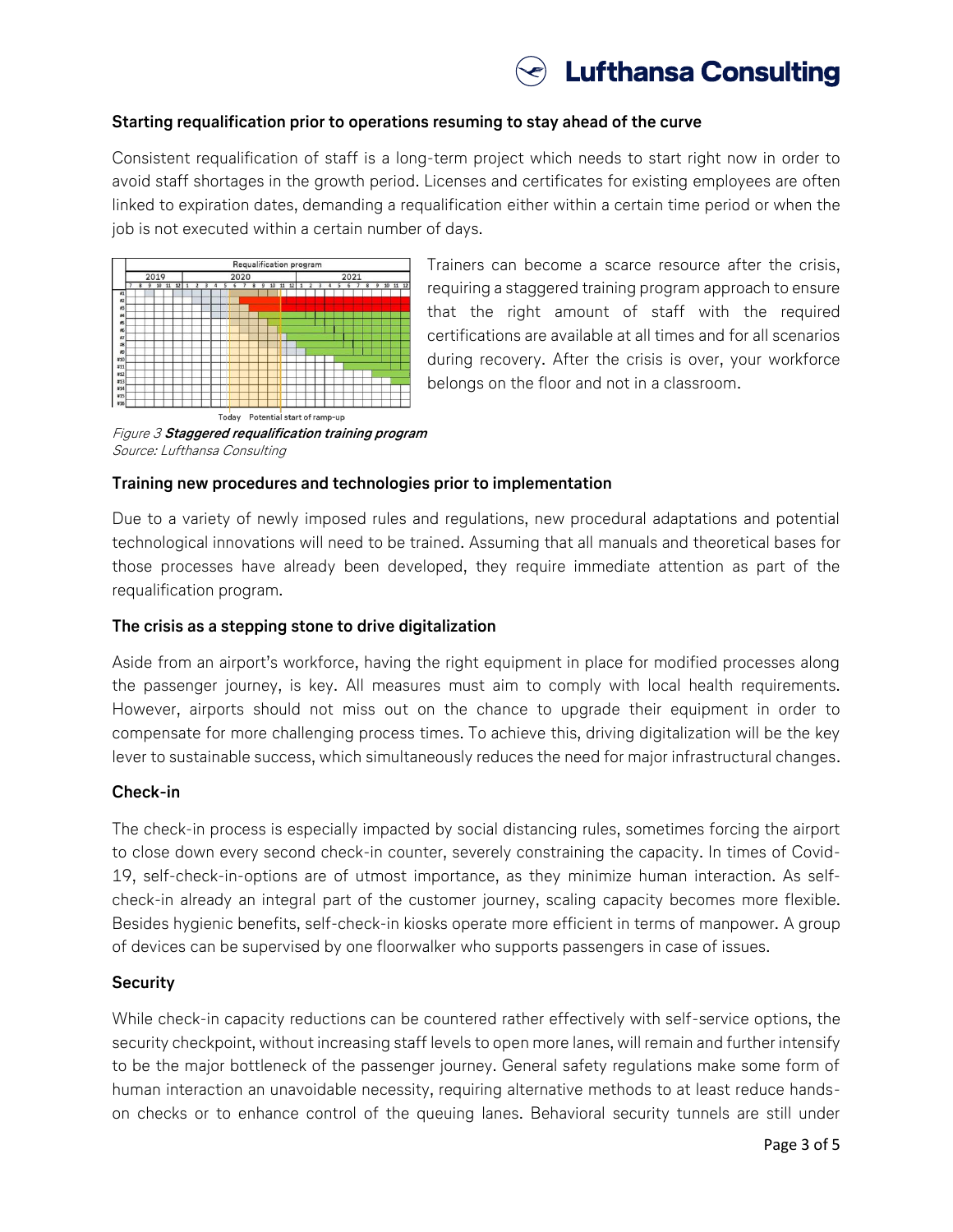

development, however, have already successfully been tested at LAX. Initial statistics show a reduction in flagged cases for a secondary screening through a security officer of up to 80%. While this technology is not yet matured to a live operational level, alternative crowd control measures have already been developed as a result of the past few months. Brazilian carrier Azul developed an individualized boarding system, providing slots to each passenger, clearing guiding them with projected, moving markings on the floor. This rather simple, but strongly impacting idea, can easily be cross-utilized at other passenger checkpoints, such as security.

# **Boarding**

The current framework for the boarding requires the passenger's boarding pass either to be scanned by the gate agent or by the passengers themselves at a self-boarding device. Both options either require direct contact with airport staff or close proximity to other passengers at the self-boarding devices, again forcing the airport to lock devices to guarantee social distancing. Biometric check-in devices with facial recognition enable the passenger to board the aircraft in a seamless and touchless way, which is already widely utilized in the U.S., as a joint effort between airlines and airports, with JFK, Boston (both jetBlue), LAX (American Airlines), or Atlanta (Delta), just to name a few. Furthermore, process times can be reduced as scanning the boarding pass is going to be omitted, which will gain particular importance in the aftermath of Covid-19, reducing overall boarding time by up to 40%.



Figure 4 **Innovations to be emphasized on as a result from Covid-19 crisis alongside the customer journey** Source: Lufthansa Consulting

# **Innovative ways to bypass capacity bottlenecks and maintain service levels**

Airports will be urged to think about creative solutions to cope with the increasing traffic and hygienic requirements. It needs to be distinguished between permanent and temporary solutions, as the level of investment and implementation lead-time will play important roles in the decision-making process.

In case of capacity constraints at the check-in or security checkpoints, airports can temporarily allocate timeslots to all passengers individually to distribute the flow of people more evenly among the available facilities, creating fast lanes as an incentive for passengers to participate. This can only be realized in close cooperation with the airlines to ensure proper communication to the customer and again emphasizes the importance of airport stakeholder management and communication.